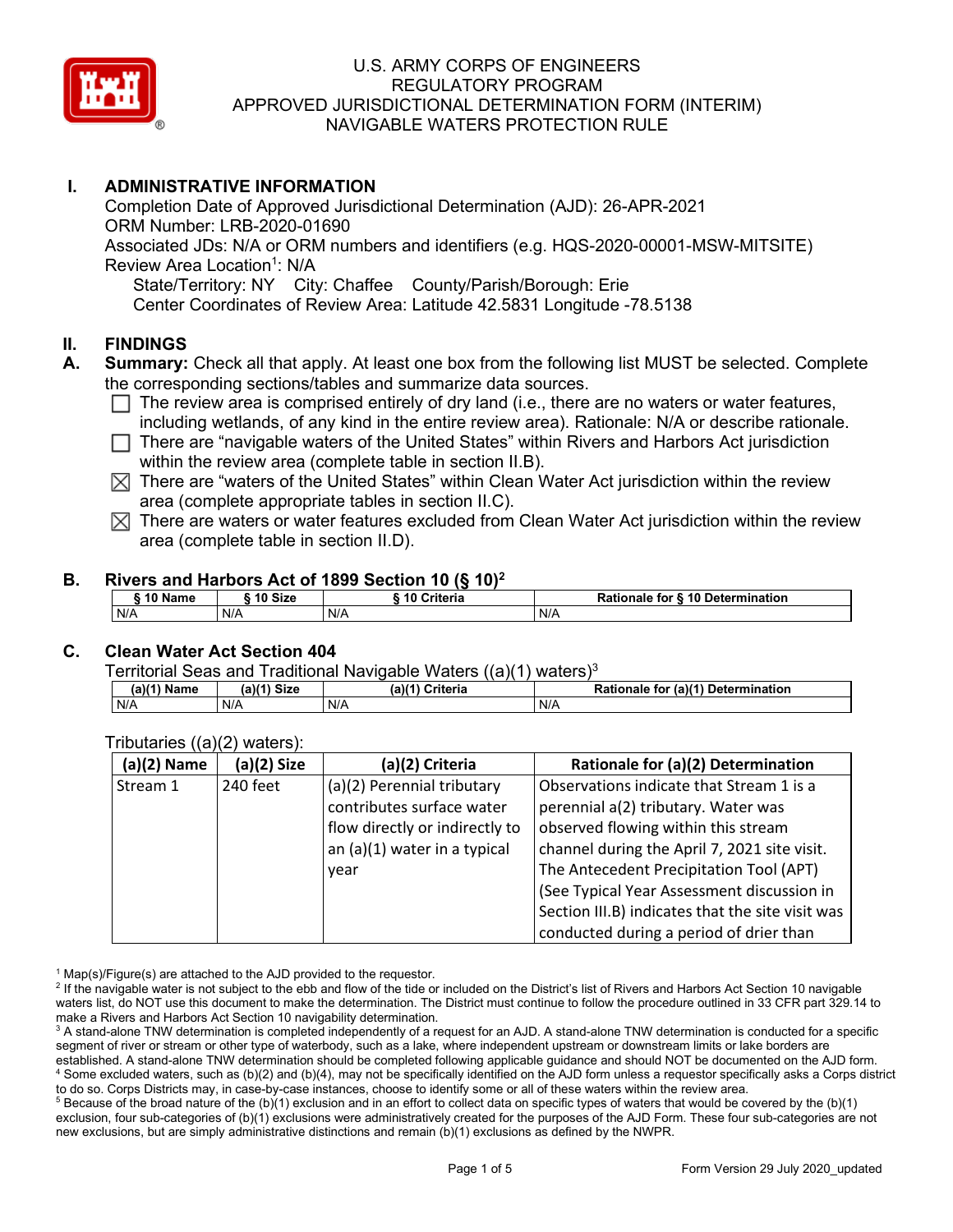

|          |                 |                                                                                                                                        | normal precipitation. In addition, the<br>Sardinia USGS Quad map identifies this as<br>an perennial stream. Furthermore, fish<br>were observed within this stream channel.<br>Based on the above it was determined that<br>this stream is a perennial a(2) tributary.                                                                                                                                                                                                                                                                                                                                                                                                                                                                                                                                                                    |
|----------|-----------------|----------------------------------------------------------------------------------------------------------------------------------------|------------------------------------------------------------------------------------------------------------------------------------------------------------------------------------------------------------------------------------------------------------------------------------------------------------------------------------------------------------------------------------------------------------------------------------------------------------------------------------------------------------------------------------------------------------------------------------------------------------------------------------------------------------------------------------------------------------------------------------------------------------------------------------------------------------------------------------------|
| Stream 2 | <b>550 feet</b> | (a)(2) Intermittent tributary<br>contributes surface water<br>flow directly or indirectly to<br>an $(a)(1)$ water in a typical<br>year | Observations indicate that Stream 2 is an<br>intermittent a(2) tributary. Water was<br>observed flowing within this stream<br>channel during the April 7, 2021 site visit.<br>The Antecedent Precipitation Tool (APT)<br>(See Typical Year Assessment discussion in<br>Section III.B) indicates that the site visit was<br>conducted during a period of drier than<br>normal precipitation. However, the Sardinia<br>USGS Quad map does not identify this<br>stream channel. Furthermore, during<br>LaBella's delineation visit in September<br>2020 no water was observed within this<br>stream channel. Since water was flowing at<br>the time of the Corps' site visit, but not<br>during LaBella's plus the stream is not<br>identified on the USGS quad map it has<br>been determined that it is an intermittent<br>a(2) tributary. |

### Lakes and ponds, and impoundments of iurisdictional waters ((a)(3) waters):

| (a)(3)<br>∘ Name | (a)(3) Size |     | (a)(3) Criteria | Rationale for (a)(3) Determination |  |
|------------------|-------------|-----|-----------------|------------------------------------|--|
| N/A              | N/A         | N/A |                 | N/A                                |  |

#### Adjacent wetlands ((a)(4) waters):

| $(a)(4)$ Name | $(a)(4)$ Size | (a)(4) Criteria         | Rationale for (a)(4) Determination           |
|---------------|---------------|-------------------------|----------------------------------------------|
| Wetland 1     | $0.47$ acres  | (a)(4) Wetland abuts an | Observations indicate that this wetland      |
|               |               | $(a)(1)-(a)(3)$ water   | directly abuts an offsite a(2) water. During |
|               |               |                         | the April 7, 2021 site visit the wetland was |
|               |               |                         | observed connecting offsite to a culvert     |
|               |               |                         | located immediately south of Hand Road.      |

 $1$  Map(s)/Figure(s) are attached to the AJD provided to the requestor.

<sup>5</sup> Because of the broad nature of the (b)(1) exclusion and in an effort to collect data on specific types of waters that would be covered by the (b)(1) exclusion, four sub-categories of (b)(1) exclusions were administratively created for the purposes of the AJD Form. These four sub-categories are not new exclusions, but are simply administrative distinctions and remain (b)(1) exclusions as defined by the NWPR.

<sup>&</sup>lt;sup>2</sup> If the navigable water is not subject to the ebb and flow of the tide or included on the District's list of Rivers and Harbors Act Section 10 navigable waters list, do NOT use this document to make the determination. The District must continue to follow the procedure outlined in 33 CFR part 329.14 to make a Rivers and Harbors Act Section 10 navigability determination.

<sup>&</sup>lt;sup>3</sup> A stand-alone TNW determination is completed independently of a request for an AJD. A stand-alone TNW determination is conducted for a specific segment of river or stream or other type of waterbody, such as a lake, where independent upstream or downstream limits or lake borders are established. A stand-alone TNW determination should be completed following applicable guidance and should NOT be documented on the AJD form. <sup>4</sup> Some excluded waters, such as (b)(2) and (b)(4), may not be specifically identified on the AJD form unless a requestor specifically asks a Corps district to do so. Corps Districts may, in case-by-case instances, choose to identify some or all of these waters within the review area.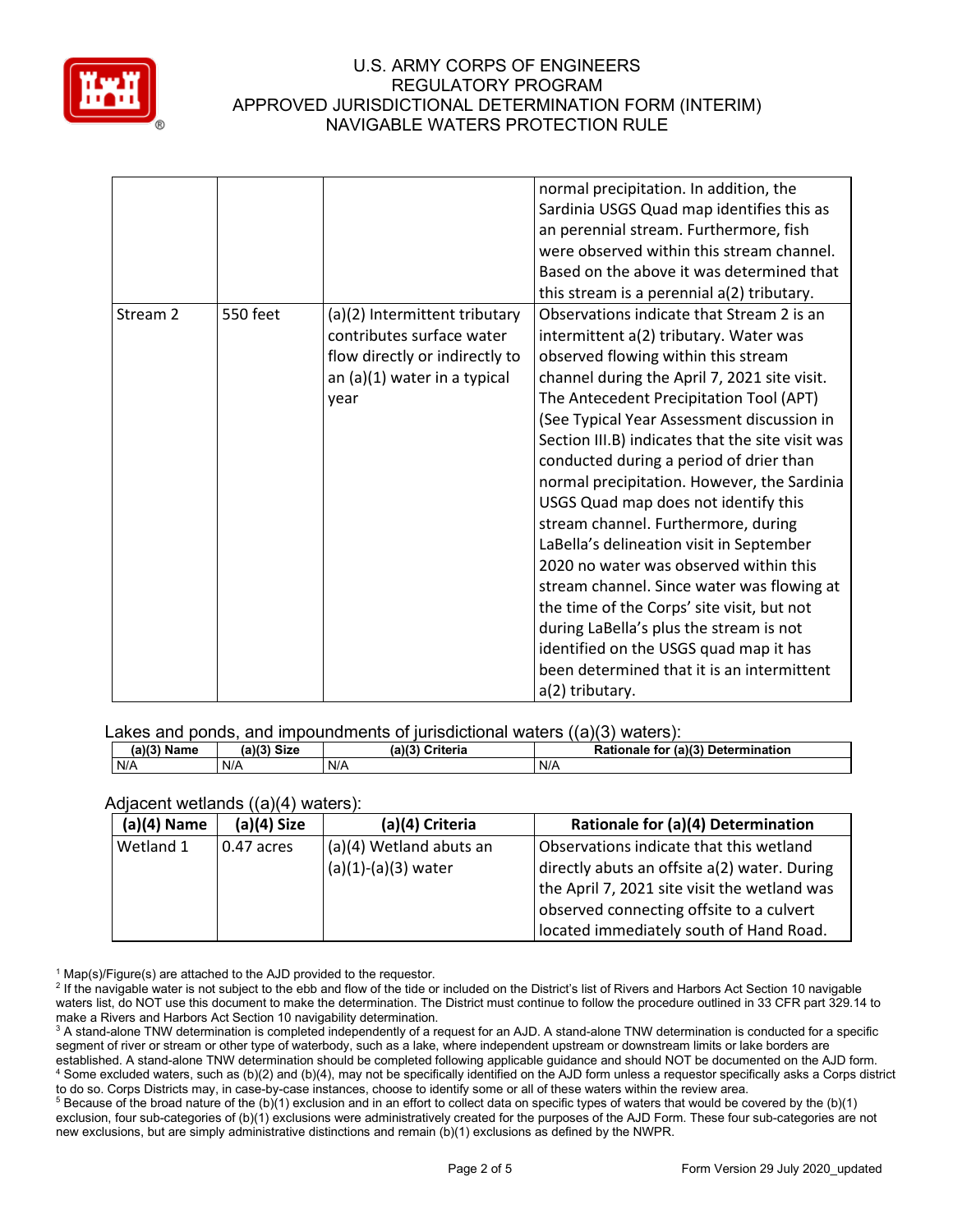

|           |            |                                                  | Water was observed flowing from this<br>wetland into the culvert. The culvert<br>discharges immediately on the north of<br>Hand Road. Water was observed flowing<br>out of the culvert during the April 7, 2021<br>site visit. Wetland was observed connecting<br>from Hand Road north from the culvert.<br>According to the National Wetlands<br>Inventory, forested wetland is mapped<br>from about 50 feet north of Hand Road<br>connecting to the north and east to Stream<br>1. Additionally, the historic soil survey map<br>for Erie County identifies a stream channel<br>starting from approximately 50 feet north<br>of Hand Road, extending to Stream 1. Based<br>upon the combination of onsite<br>observations, the NWI, and Soil Survey it<br>was determined that Wetland 1 directly |
|-----------|------------|--------------------------------------------------|----------------------------------------------------------------------------------------------------------------------------------------------------------------------------------------------------------------------------------------------------------------------------------------------------------------------------------------------------------------------------------------------------------------------------------------------------------------------------------------------------------------------------------------------------------------------------------------------------------------------------------------------------------------------------------------------------------------------------------------------------------------------------------------------------|
| Wetland 3 | 10.5 acres |                                                  | abuts Stream 1.<br>Onsite observations indicate that this                                                                                                                                                                                                                                                                                                                                                                                                                                                                                                                                                                                                                                                                                                                                          |
|           |            | (a)(4) Wetland abuts an<br>(a)(1)-(a)(3) water   | wetland directly abuts Stream 1.                                                                                                                                                                                                                                                                                                                                                                                                                                                                                                                                                                                                                                                                                                                                                                   |
| Wetland 5 | 0.17 acres | (a)(4) Wetland abuts an<br>(a)(1)-(a)(3) water   | Onsite observations indicate that this<br>wetland directly abuts Stream 2.                                                                                                                                                                                                                                                                                                                                                                                                                                                                                                                                                                                                                                                                                                                         |
| Wetland 9 | 0.04 acres | (a)(4) Wetland abuts an<br>$(a)(1)-(a)(3)$ water | Onsite observations indicate that this<br>wetland directly abuts Stream 2.                                                                                                                                                                                                                                                                                                                                                                                                                                                                                                                                                                                                                                                                                                                         |
|           |            |                                                  |                                                                                                                                                                                                                                                                                                                                                                                                                                                                                                                                                                                                                                                                                                                                                                                                    |

# **D. Excluded Waters or Features**

Excluded waters  $((b)(1) - (b)(12))^4$ :

| <b>Exclusion</b> | <b>Exclusion</b> | Exclusion <sup>5</sup>      | <b>Rationale for Exclusion Determination</b>                                                                                                                                                                                                                                |
|------------------|------------------|-----------------------------|-----------------------------------------------------------------------------------------------------------------------------------------------------------------------------------------------------------------------------------------------------------------------------|
| <b>Name</b>      | <b>Size</b>      |                             |                                                                                                                                                                                                                                                                             |
| l Wetland 2      | 0.31 acres       | (b)(1) Non-adjacent wetland | This wetland does not meet any of the four<br>criteria that would make an (a)(4) adjacent<br>water subject to jurisdiction under Section<br>404 of the Clean Water Act. This wetland<br>was circumnavigated during the Corps' April<br>7, 2021 site visit. This wetland was |

 $1$  Map(s)/Figure(s) are attached to the AJD provided to the requestor.

<sup>2</sup> If the navigable water is not subject to the ebb and flow of the tide or included on the District's list of Rivers and Harbors Act Section 10 navigable waters list, do NOT use this document to make the determination. The District must continue to follow the procedure outlined in 33 CFR part 329.14 to make a Rivers and Harbors Act Section 10 navigability determination.

<sup>3</sup> A stand-alone TNW determination is completed independently of a request for an AJD. A stand-alone TNW determination is conducted for a specific segment of river or stream or other type of waterbody, such as a lake, where independent upstream or downstream limits or lake borders are established. A stand-alone TNW determination should be completed following applicable guidance and should NOT be documented on the AJD form. <sup>4</sup> Some excluded waters, such as (b)(2) and (b)(4), may not be specifically identified on the AJD form unless a requestor specifically asks a Corps district to do so. Corps Districts may, in case-by-case instances, choose to identify some or all of these waters within the review area.

<sup>5</sup> Because of the broad nature of the (b)(1) exclusion and in an effort to collect data on specific types of waters that would be covered by the (b)(1) exclusion, four sub-categories of (b)(1) exclusions were administratively created for the purposes of the AJD Form. These four sub-categories are not new exclusions, but are simply administrative distinctions and remain (b)(1) exclusions as defined by the NWPR.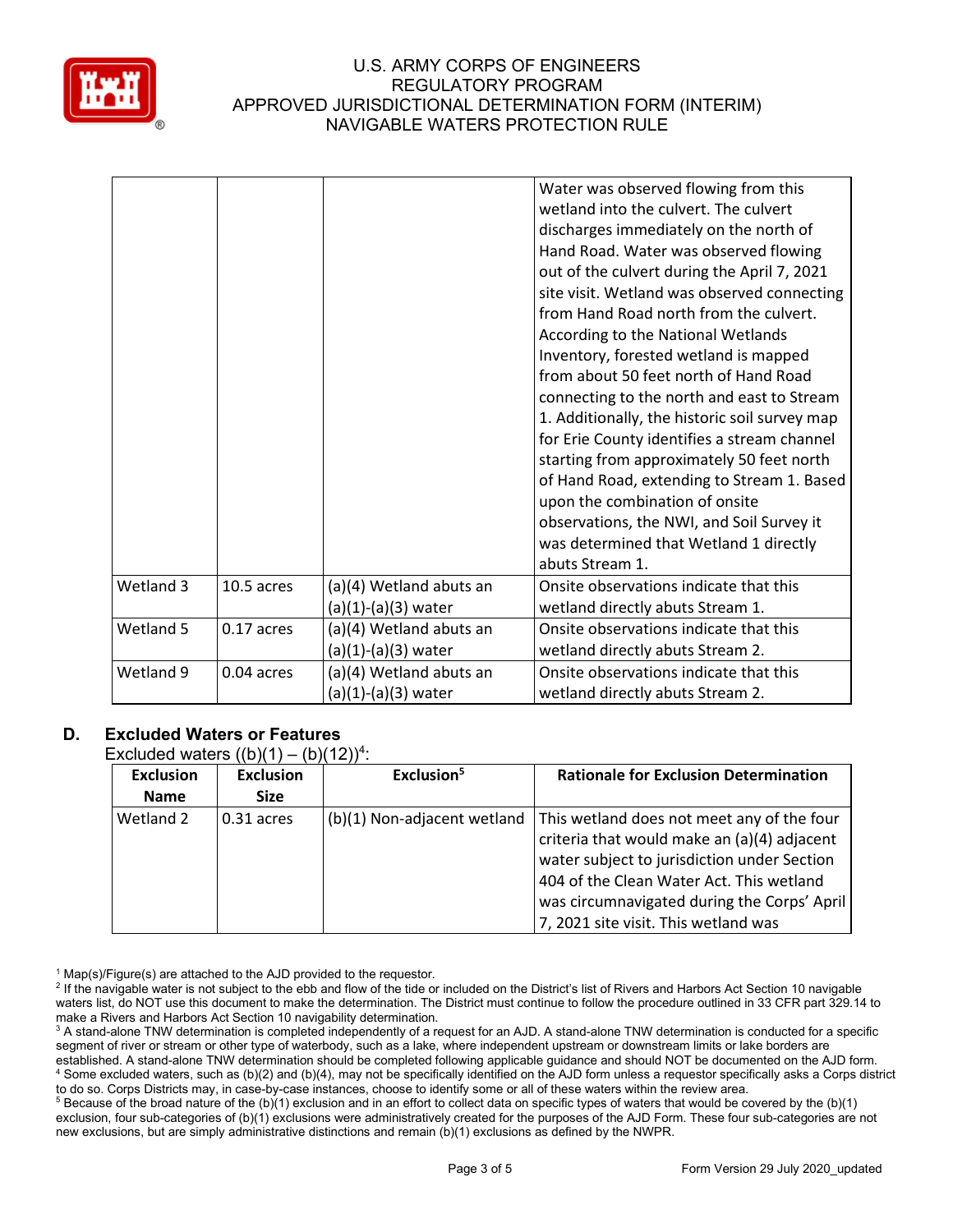

|           |            |                             | observed to be isolated, disconnected from<br>any (a)(1-3) water. Additionally, no defined<br>channels/tributaries/ditches were observed<br>connecting this wetland to any (a)(1-3)<br>water. Based on site observations, the<br>nearest a(1-3) water would not flood this<br>wetland at least once during a typical year.<br>Also, no natural berms or the like were<br>observed located between the nearest a(1-<br>3) water and this wetland. |
|-----------|------------|-----------------------------|--------------------------------------------------------------------------------------------------------------------------------------------------------------------------------------------------------------------------------------------------------------------------------------------------------------------------------------------------------------------------------------------------------------------------------------------------|
| Wetland 6 | 0.27 acres | (b)(1) Non-adjacent wetland | Same as above.                                                                                                                                                                                                                                                                                                                                                                                                                                   |
| Wetland 7 | 0.32 acres | (b)(1) Non-adjacent wetland | Same as above.                                                                                                                                                                                                                                                                                                                                                                                                                                   |
| Wetland 8 | 0.06 acres | (b)(1) Non-adjacent wetland | Same as above.                                                                                                                                                                                                                                                                                                                                                                                                                                   |

## **III. SUPPORTING INFORMATION**

- **A. Select/enter all resources** that were used to aid in this determination and attach data/maps to this document and/or references/citations in the administrative record, as appropriate.
	- **\_\_X** Information submitted by, or on behalf of, the applicant/consultant: *Wetland and Stream Delineation Report, Savage Road Solar, 10989 Savage Road, Chafee, New York 14030, LaBella Project No. 2202087.03, prepared for National Energy Development, prepared by LaBella Associates, D.P.C.*

This information *(is)* sufficient for purposes of this AJD.

- **\_\_\_** Data sheets prepared by the Corps: *Title(s) and/or date(s).*
- **\_\_\_** Photographs: *(NA, aerial, other, aerial and other) Title(s) and/or date(s).*
- **\_\_X** Corps Site visit(s) conducted on: *April 7, 2021*
- **\_\_\_** Previous Jurisdictional Determinations (AJDs or PJDs): *ORM Number(s) and date(s).*
- **\_\_X** Antecedent Precipitation Tool: *provide detailed discussion in Section III.B.*
- **\_\_X** USDA NRCS Soil Survey: *Erie County – Historic Soil Survey*
- **\_\_\_** USFWS NWI maps: *Title(s) and/or date(s).*
- **\_\_X** USGS topographic maps: *Sardinia 7.5 min quad*

#### **Other data sources used to aid in this determination:**

| Data Source (select)       | Name and/or date and other relevant information |
|----------------------------|-------------------------------------------------|
| <b>USGS Sources</b>        | N/A.                                            |
| <b>USDA Sources</b>        | N/A.                                            |
| <b>NOAA Sources</b>        | N/A.                                            |
| <b>USACE Sources</b>       | N/A.                                            |
| State/Local/Tribal Sources | N/A.                                            |
| Other Sources              | $N/A$ .                                         |

 $1$  Map(s)/Figure(s) are attached to the AJD provided to the requestor.

<sup>2</sup> If the navigable water is not subject to the ebb and flow of the tide or included on the District's list of Rivers and Harbors Act Section 10 navigable waters list, do NOT use this document to make the determination. The District must continue to follow the procedure outlined in 33 CFR part 329.14 to make a Rivers and Harbors Act Section 10 navigability determination.

<sup>3</sup> A stand-alone TNW determination is completed independently of a request for an AJD. A stand-alone TNW determination is conducted for a specific segment of river or stream or other type of waterbody, such as a lake, where independent upstream or downstream limits or lake borders are established. A stand-alone TNW determination should be completed following applicable guidance and should NOT be documented on the AJD form. <sup>4</sup> Some excluded waters, such as (b)(2) and (b)(4), may not be specifically identified on the AJD form unless a requestor specifically asks a Corps district to do so. Corps Districts may, in case-by-case instances, choose to identify some or all of these waters within the review area.

 $5$  Because of the broad nature of the (b)(1) exclusion and in an effort to collect data on specific types of waters that would be covered by the (b)(1) exclusion, four sub-categories of (b)(1) exclusions were administratively created for the purposes of the AJD Form. These four sub-categories are not new exclusions, but are simply administrative distinctions and remain (b)(1) exclusions as defined by the NWPR.